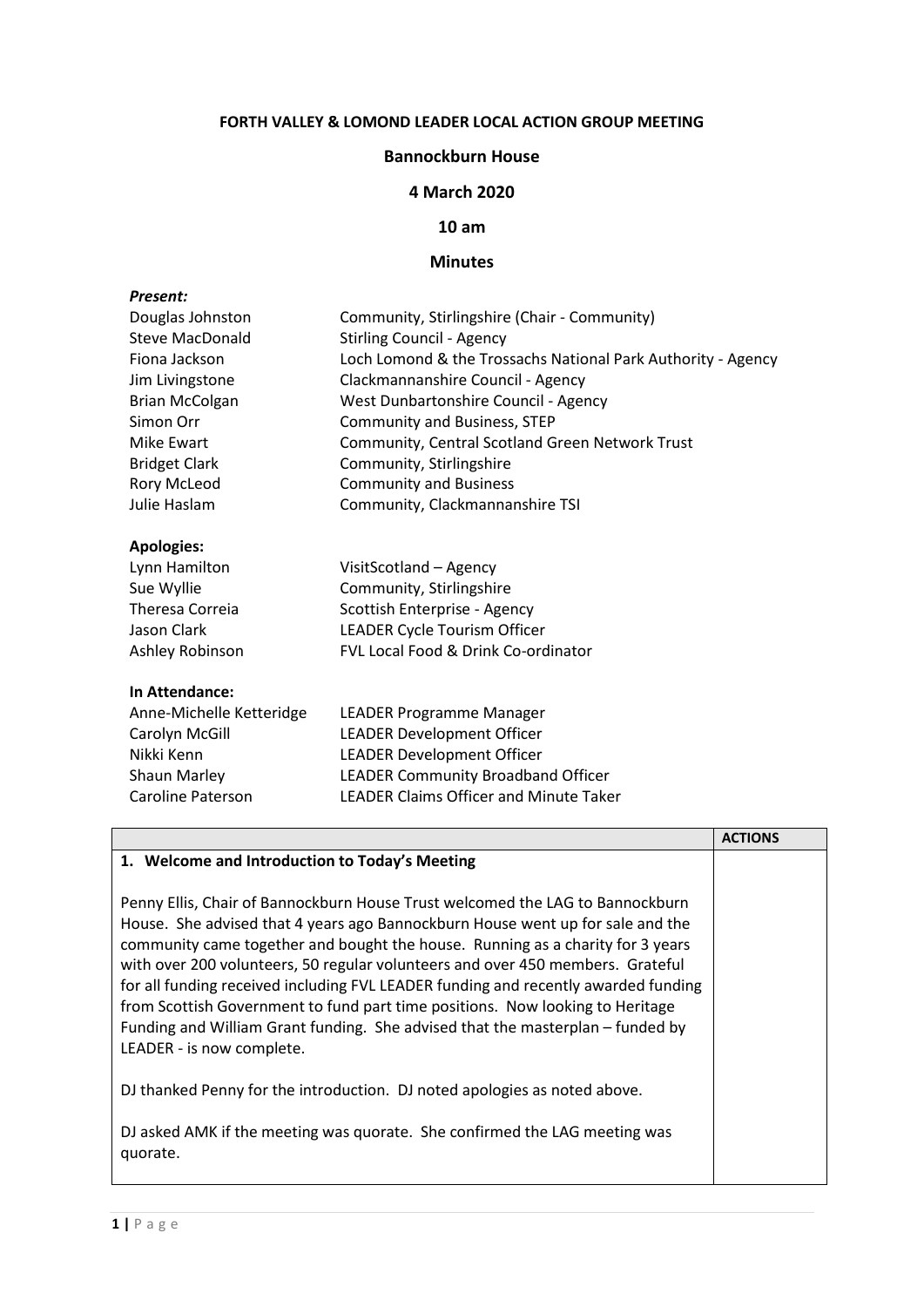| 2. Minutes of Last Meeting and Matters Arising                                                                                                                                                                                                                                                                                                                                                                                                                                                                                                                                                                                                                                                                                                                                                                                                                                                                                                                                 |  |
|--------------------------------------------------------------------------------------------------------------------------------------------------------------------------------------------------------------------------------------------------------------------------------------------------------------------------------------------------------------------------------------------------------------------------------------------------------------------------------------------------------------------------------------------------------------------------------------------------------------------------------------------------------------------------------------------------------------------------------------------------------------------------------------------------------------------------------------------------------------------------------------------------------------------------------------------------------------------------------|--|
| DJ asked if anyone had any comments in relation to the accuracy of the Minutes of<br>the meeting on 4 December 2019. No comments received the minute was                                                                                                                                                                                                                                                                                                                                                                                                                                                                                                                                                                                                                                                                                                                                                                                                                       |  |
| proposed by Steven MacDonald and seconded by Bridget Clark.                                                                                                                                                                                                                                                                                                                                                                                                                                                                                                                                                                                                                                                                                                                                                                                                                                                                                                                    |  |
| 3. LEADER Programme Update                                                                                                                                                                                                                                                                                                                                                                                                                                                                                                                                                                                                                                                                                                                                                                                                                                                                                                                                                     |  |
| AMK advised that there was not as much to update on as she had hoped about the<br>future of LEADER, and what will happen next. She noted DJ and herself attended a<br>workshop last week where Fergus Ewing, Cabinet Secretary for Rural Economy<br>spoke and told the audience that he's supportive of future funding but awaits more<br>detail about the UK Shared prosperity Fund. AMK advised she received an invite to<br>attend a workshop in Brussels about the future of LEADER in Europe, but thought it<br>wasn't the best use of time as we are no longer in the EU and so whilst it would be<br>interesting, was unlikely to affect what would be happening here. She added that<br>she and DJ had submitted a response to The Replacement of European Structural<br>Funds In Scotland Post EU-Exit consultation on behalf of the LAG, although LEADER<br>wasn't explicitly listed as being included, LAGs had been asked to respond based on<br>their experience. |  |
| AMK also advised Scottish Government are looking for funds to cover staff costs<br>January - March 2021. AMK circulated updated budget allocation sheet which<br>showed approximately £12k currently unallocated.                                                                                                                                                                                                                                                                                                                                                                                                                                                                                                                                                                                                                                                                                                                                                              |  |
| 4. LEADER Projects Requesting Changes                                                                                                                                                                                                                                                                                                                                                                                                                                                                                                                                                                                                                                                                                                                                                                                                                                                                                                                                          |  |
| AMK noted that FVL LEADER were successful in securing extra funding for projects<br>last year. Currently we have £12,322 of unallocated funds through declared<br>underspends since December. The LAG cannot approve new projects but can<br>reallocate funds to existing projects where costs have come in higher. AMK noted<br>underspends can be moved between existing projects however change requests<br>should not alter the overall project aims/objectives contained in the original<br>application which the LAG approve, so cannot be used to fund additional activities.                                                                                                                                                                                                                                                                                                                                                                                           |  |
| AMK gave some examples of the type of activity the LAG could reallocated funds<br>towards:                                                                                                                                                                                                                                                                                                                                                                                                                                                                                                                                                                                                                                                                                                                                                                                                                                                                                     |  |
| Legacy video - using £550 to fund an additional shorter version of the video and<br>for some local music to accompany the video.<br>Strathard Business Development Officer, an existing project who might need to<br>$\qquad \qquad -$<br>extend the contract of the consultant to finish some activities that have taken<br>longer than expected.                                                                                                                                                                                                                                                                                                                                                                                                                                                                                                                                                                                                                             |  |
| Wild Wonders project looking to provide a bus from Stirling Train Station to the<br>$\qquad \qquad -$<br>venue                                                                                                                                                                                                                                                                                                                                                                                                                                                                                                                                                                                                                                                                                                                                                                                                                                                                 |  |
| Cycle Tourism - scope within project<br>Flexibility within all LAG led projects - do the LAG have ideas?<br>$\qquad \qquad \blacksquare$                                                                                                                                                                                                                                                                                                                                                                                                                                                                                                                                                                                                                                                                                                                                                                                                                                       |  |
| LAG member suggested contacting Kenny and Tara in the Tolbooth for local music<br>contacts. AMK advised that is where she got the contacts for the live music for the<br>Smart Villages event. NK noted she is also looking for music for WW/FF videos.                                                                                                                                                                                                                                                                                                                                                                                                                                                                                                                                                                                                                                                                                                                        |  |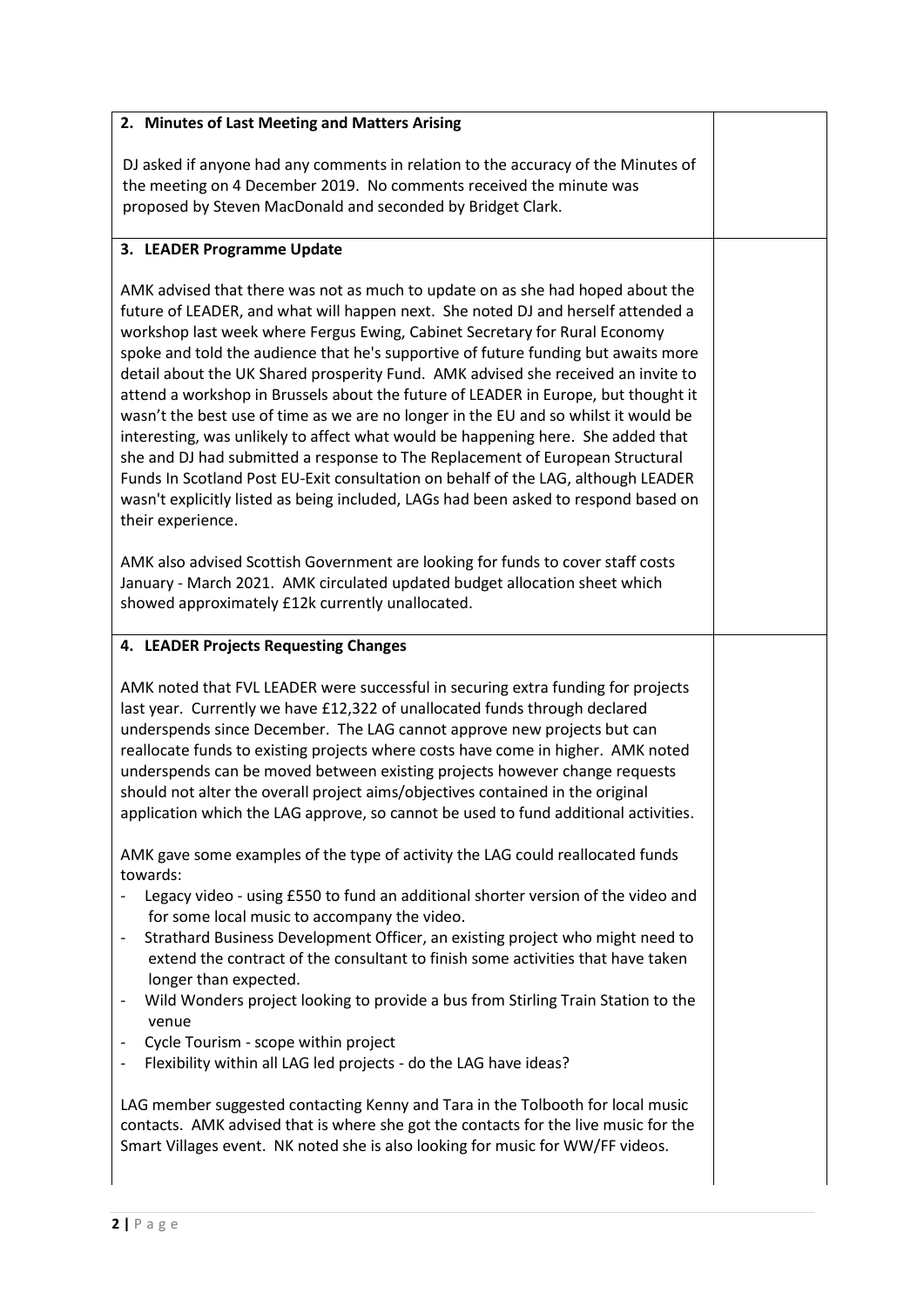AMK asked the LAG how do we decide - delegated authority or bring the LAG (written procedure) in between LAG meetings for decisions? LAG member queried how do you make it fair - first come first served or most in need? AMK responded that we don't really have much choice because of timescale, at present it comes to light at claim stage when projects inform that costs have risen more than budget. After some discussions agreed to decision capped at 10% delegated to AMK, with any she is unsure about to be discussed with DJ and more than 10% referred back to the LAG by written procedure. AMK to provide a monthly updates. LAG member queried if there are any large de-commitments? AMK advised no but noted concerns with Bowling and Leny Falls projects due to tight timescales. DJ reminded the LAG that as the programme was past its awarding stage, this meeting would be focussing on hearing about the projects the LAG itself had instigated – the LAG led projects. Approved: Delegated authority to AMK to increase grants by up to 10%to projects that demonstrate need due to increased costs **5. LAG Cycle Tourism** AMK noted that Jason is unable to attend today due to a personal appointment but advised that he has prepared a presentation to update the LAG. AMK ran through the presentation with the LAG: Aberfoyle Cycle route map - JC co-ordinated with the Cycle Shop to produce A3 tear off maps which AMK circulated. 'Gravelfoyle' trails development - Jan/Feb drive 3 proposed routes/H&S sign off by Forestry and Land Scotland. March sign of Memo of understanding (FLS & Bike Trossachs). March/April procurement of signage/trail infrastructure. April/June installation of route signage/markers, brand design development and marketing materials. Soft launch end of June. e-biking: fast chargers and map - A3 Trossachs/NCN7 leaflet and map being produced showing routes around Drymen, Aberfoyle, Callander and Strathyre. Bosch fast chargers at key businesses on NCN7 - Bowling (Magic Cycles), Balloch, Drymen, Balmaha (Oak Tree Inn), Gartmore (Balck Bull), Aberfoyle (Bike Hire), Loch Katrine (Trossachs Pier Cafe), Stronalacher (Pier Cafe), Callander (McLaren Leisure), Strathyre (Broch Cafe), Kinghouse (Mhor 84), Killin (TBC). #ebikesmile campaign - JC secured a feature in the Times (copy circulated at meeting) on the merits of Ebiking in the Trossachs. April 2020 launch of route map and charging points, along with promotion of e-biking with focus on social media, blogging. Visitscotland/Sustrans website - JC writing content on various routes. Business engagement - JC working on business engagement leaflet. Improving all ability access - NCN7 Callander - South Strathyre (Forest Lodges Cafe) has great potential. Ties into Accessible Callander Landscape Partnership work. Sustrans engineers looking at costs for improvements.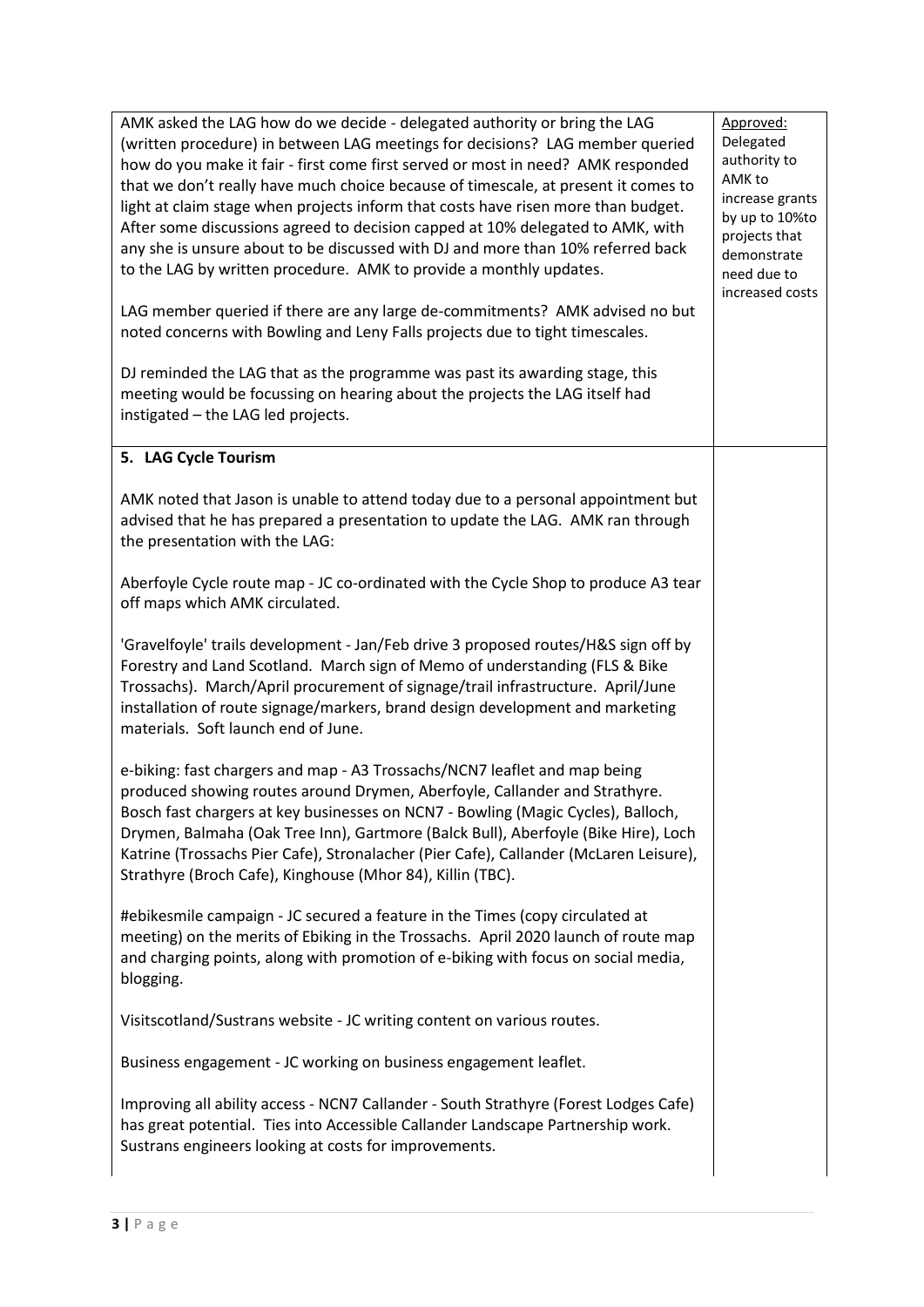Learning journey (Eurobike) - Planned for 2-5 September 2020 but may be cancelled due to Corona Virus - JC helping Sustrans design plans B and C.

Infrastructure Developments - AMK noted Smiddy is back on the agenda due to the Council's You Decide money being made available as part of a proposed cycle network between Stirling and Aberfoyle. By doing this, it means the Carse road can become a quiet road, as the rules require a destination, and the Smiddy would be a destination.

LAG member queried if maps are available on the website? AMK advised once the VisitScotland website goes live it would be, but thought could be given to where else, maybe some of the local destination websites. LAG member then queried if GPS version of map available? AMK to raise with JC. LAG member queried sustainability of the Dukes Weekender and noted potential for social enterprise.

# **6. LAG Local Food and Drink Co-ordinator**

As AR was on sick leave, CMcG had agreed to give the LAG an update as she had attended the recent Food and Drink Business network meetings. She reminded the LAG that AR's contract finishes on 31 March 2020. The Local Food Business Network (LFBN) held its second meeting on 28 January 2020. There does appear to be an appetite to see this Network come together but unfortunately on the day due to inclement weather there were a number of apologies. The meeting was very positive, with much discussion across two working groups as to identify priorities. AR had secured funding of £4,950 from Connect Local to support the establishment and development of the food network, which must be spent within a year (50% in advance and 50% at the end - March 2021). Governance help was being provided by Stirlingshire Voluntary Enterprise. The LEADER project still has some funds available for consultancy/technical/marketing activity but not for salary costs. If the project is extended beyond March then the network can commission a promotional website for the area, using the project's as yet unspent website budget.

AR has also been co-chairing the Regional Food Partnership meetings of agency representatives with Lisa Hanley from Stirling Council's policy team. The partnership was set up to help Stirling become a Sustainable Food City or Place. Sustainable food cities are looking at additional branding for Sustainable Food Places due to the interest from wider areas. Delivering positive change through 3P's - partnership, policy and plan. NHS Forth Valley is also keen to be part of the Regional Food Partnership from a health perspective and Stirling Council has Bronze status as a priority but who is taking this forward after AR has still to be established. Sustainable Food Places to be developed (as opposed to only Cities). Aberdeen and Edinburgh have already achieved Bronze status and Glasgow are on schedule to be awarded this year. Alive with Local Food has become the Economic Strategy for the food and drink sector, a first draft of a Stirling Food Framework has been developed by the Inclusion Team of the Council with a focus on health & income inequality and healthy, affordable & sustainable food. The framework is a starting point, and this will be developed into a tangible action plan to address these issues.

LAG member queries when AR will return. AMK advised that AR was expecting to come back in two to three weeks time. The LAG thanked CMcG for stepping in.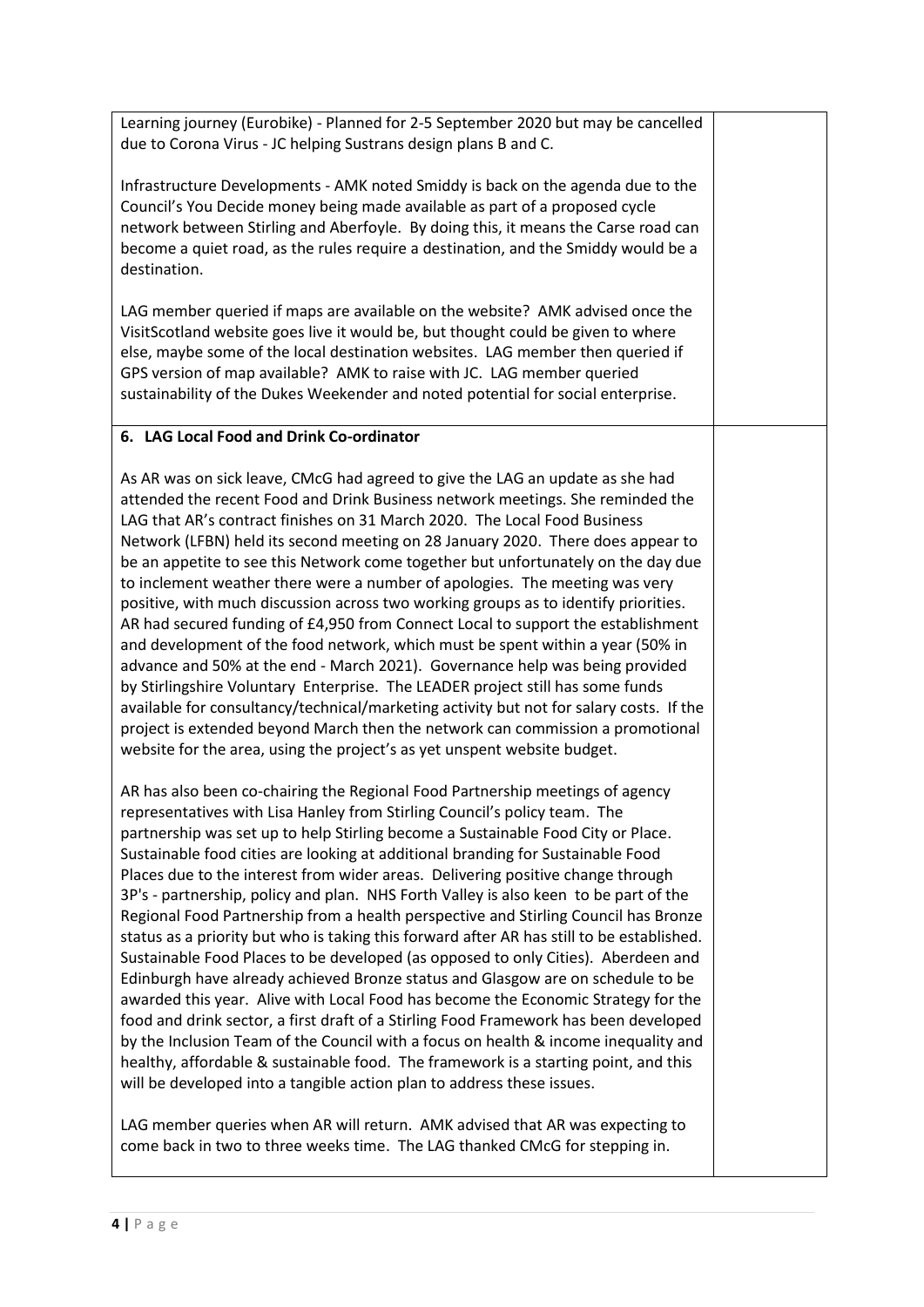## **7. LAG Wildwonders and Foraging Fortnight**

NK played a video made from last September's event which has just been produced as part of this year's marketing and ran through some of the pictures and PR/marketing from event. She advised that there had been lots to learn after the first festival and lots of useful feedback to consider for next festival. NK reported new Wildwonders website is almost complete and is already live. She noted website links to Foraging Fortnight website. NK queried if money is available she suggests transport shuttle from Stirling Train Station to the event. LAG members queried the possibility of hiring E-bikes and providing fast chargers at the next festival. NK noted increased ticket cost to make festival more sustainable.

NK reported only 1 application received for taking on the festival in the future, which is made up of WW graduates and Tir nan Og. She noted group are committed to continued learning and already collaborating.

NK reported she's working on who should attend the Latvia trip - legacy people? All travel arrangements are on hold due to Corona Virus.

NK advised Foraging Fortnight has been nominated as a finalist in the Best Rural Tourism category at the Scottish Rural Awards.

## **8. Community Broadband & Smart Villages**

SM reported new projects he is working on - Bannockburn House - wi-fi for the full area including gardens and local farms will also benefit; Port of Menteith - fibre helping small businesses and contract awarded at Stronachlachar/inversnaid, talks ongoing with 20 week lead time - opportunities for other side of the water.

SM noted Stirling Broadband Forum is coming back and helping other areas. Scottish Government R100 programme lot 1 (North) - the contract award for the North lot, is now subject to a legal challenge. Until that challenge is heard and resolved, SG are unable to award contract as planned or to comment on the litigation process itself. Lot 2 (Central) - Will see over 86% of eligible premises connected via the contract with the vast majority of those premises connected via fibre. Around half of these premises are expected to be connected by the end of 2021, with the majority connected by the end of 2023. SM noted proposed voucher scheme will launch later this year and will provide grants to both residential and business properties, as well as offering support to access a range of technologies and suppliers.

LAG member queried if SM had contacted Highland Management Group? SM advised no but has been in contact with Kenny who is on the group.

SM advised the smart villages programme will enable rural communities to investigate how rural services, such as health, social services, education and retail can be improved and made more sustainable through the deployment of broadband. SM reported example Internet of Things (IoT) Scotland in Gartness to track footfall. LAG member queried IoT and will contact SM after meeting to discuss further.